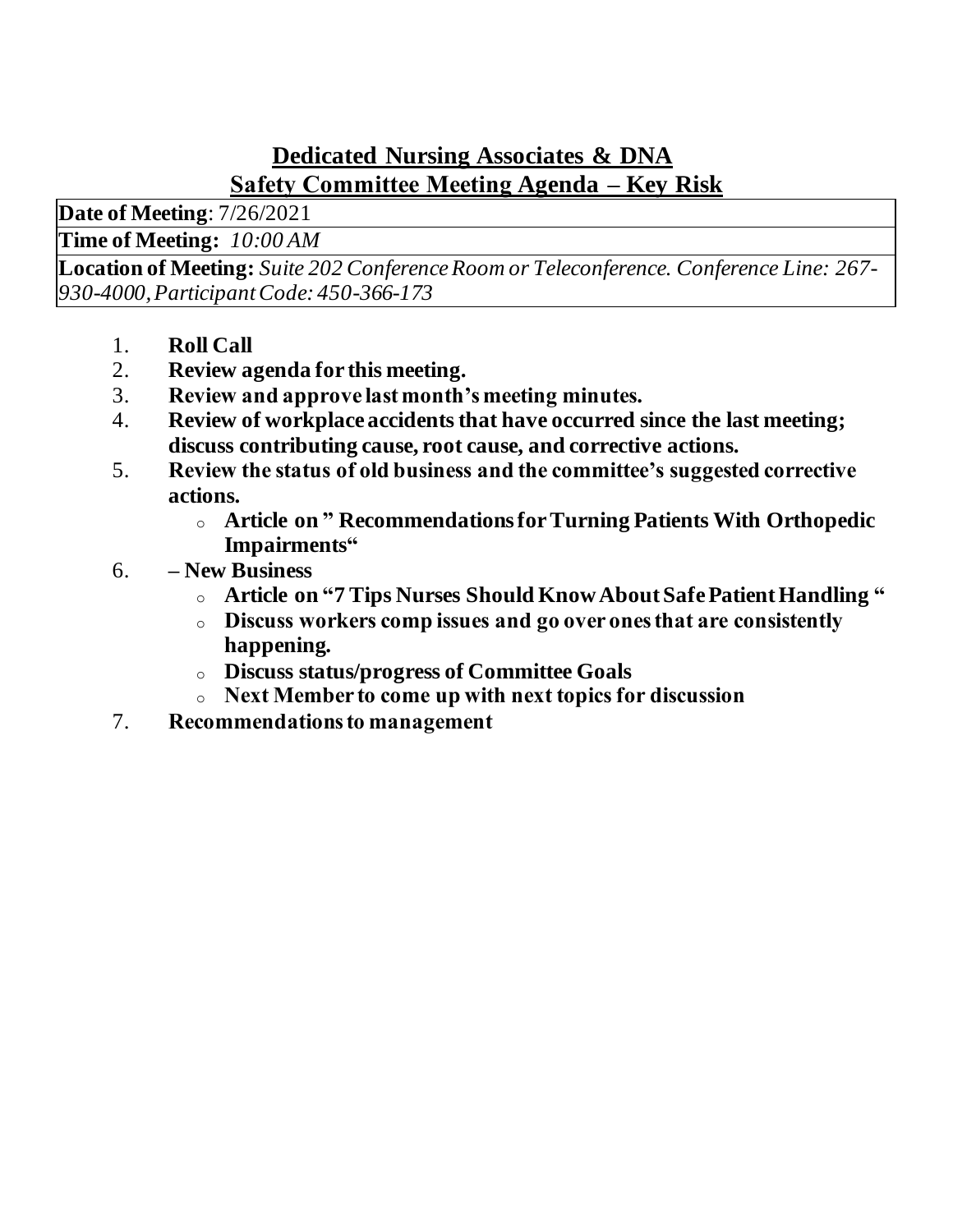### **Dedicated Nursing Associates & DNA Safety Committee Agenda**

| Meeting<br>Date: 7/26/2021  | Time meeting started: | 10:00 AM      |
|-----------------------------|-----------------------|---------------|
| <b>Meeting Chairperson:</b> |                       |               |
| Danielle Reilly             |                       |               |
| <b>Present</b>              |                       | <b>Absent</b> |
|                             |                       |               |
|                             |                       |               |
|                             |                       |               |
|                             |                       |               |
|                             |                       |               |
|                             |                       |               |
|                             |                       |               |
|                             |                       |               |
|                             |                       |               |
|                             |                       |               |

**Agenda for today's meeting was reviewed by all members:  \_\_\_Yes       No**

**Previous meeting minutes from (6/2021) were read and approved: Ves No**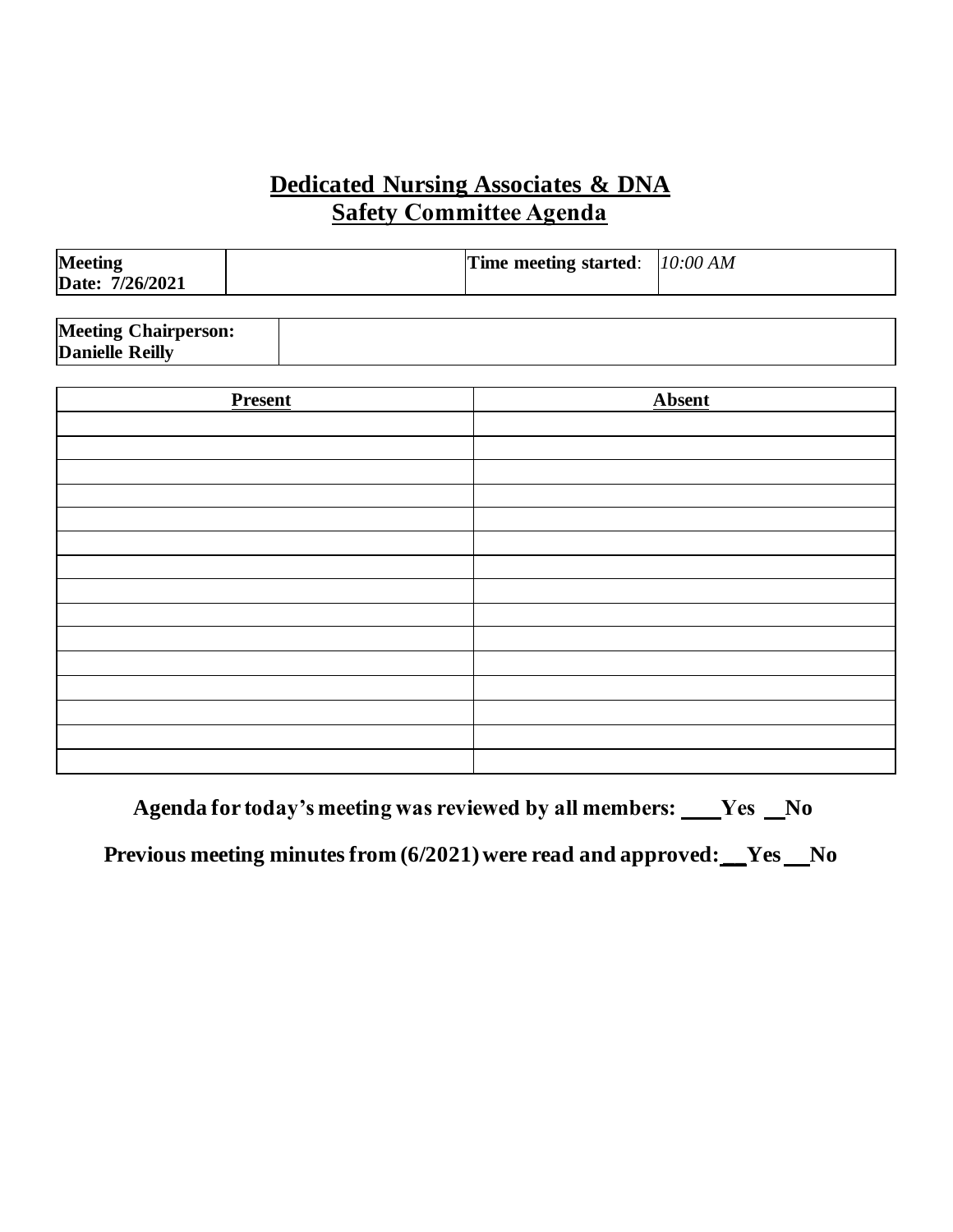#### **Review of Accidents/Incidents Since the Last Meeting (employee, non-employee, vehicle accidents, near misses, property, & other)**

| <b>Date</b> | <b>Injury Causation</b><br>(Description)                                                                                                                                                                                                                                                                                                                                                                                                                           | <b>Assignment</b><br>/Facility                                    | <b>Injured Body</b><br>Part (Body Part, | <b>Follow Up</b><br>(Communication,                                                                                                                            | <b>Recommended</b><br>Corrective                                                                                                                                                             | <b>Is Claim</b><br>Ongoing?             |
|-------------|--------------------------------------------------------------------------------------------------------------------------------------------------------------------------------------------------------------------------------------------------------------------------------------------------------------------------------------------------------------------------------------------------------------------------------------------------------------------|-------------------------------------------------------------------|-----------------------------------------|----------------------------------------------------------------------------------------------------------------------------------------------------------------|----------------------------------------------------------------------------------------------------------------------------------------------------------------------------------------------|-----------------------------------------|
|             |                                                                                                                                                                                                                                                                                                                                                                                                                                                                    |                                                                   | Left/Right,<br>Lower/Upper)             | <b>Contact Facility,</b><br>Treatment,                                                                                                                         | <b>Action</b>                                                                                                                                                                                | <b>Current</b><br><b>Outcome</b>        |
|             |                                                                                                                                                                                                                                                                                                                                                                                                                                                                    |                                                                   |                                         | Education, etc.)                                                                                                                                               |                                                                                                                                                                                              |                                         |
| 7/5/21      | CG was asked to<br>help resident to go<br>to the bathroom.<br>Resident was a 2<br>person assist so the<br>CG asked another<br>nurse for<br>assistance. The CG<br>and nurse<br>proceeded to lift<br>resident and<br>transfer them to the<br>toilet. The CG has<br>a bad R. shoulder,<br>is pending surgery,<br>and wasn't using R.<br>side, so all of the<br>resident weight was<br>on the L. Side. As<br>the CG lifted<br>resident, CG felt a<br>pull in shoulder. | Per Diem<br>Baldwin<br>Health<br>Center<br>Nursing<br>Home        | L Shoulder                              | <b>Education Emailed:</b><br><b>Safe Patient</b><br>Handling and Safe<br>Wheelchair<br>Transfers<br>Acknowledgement<br>Received 7/22/2021                      | Reach out to CG<br>and inquire<br>about if she still<br>has restrictions<br>from her "bad R<br>shoulder".<br>Docotr's release<br>that she does not<br>have restrictions<br>from past injury. | Closed<br><b>Full Duty</b><br>7/21/2021 |
| 7/9/21      | The IW gave a shot<br>to the resident, the<br>IW placed the cap<br>back on the needle.<br>The IW then while<br>holding the needle<br>in their hand went<br>to remove their<br>gloves. While<br>removing the<br>gloves the cap must<br>have come loose<br>when removing<br>their gloves. The<br>dirty needle stuck<br>the palm of IW's L.<br>middle palm.                                                                                                           | Contract<br><b>Baptist</b><br>Homes<br>Society<br>Nursing<br>Home | L Middle Palm                           | <b>Education Emailed:</b><br>Proper Sharps<br>Disposal FDA &<br>Safe Handling &<br>Disposal of Needles<br>and Syringes<br>Acknowledgment<br>Received 7/22/2021 | No additional<br>recommended<br>corrective<br>action.                                                                                                                                        | Closed<br><b>Fully Duty</b><br>7/9/2021 |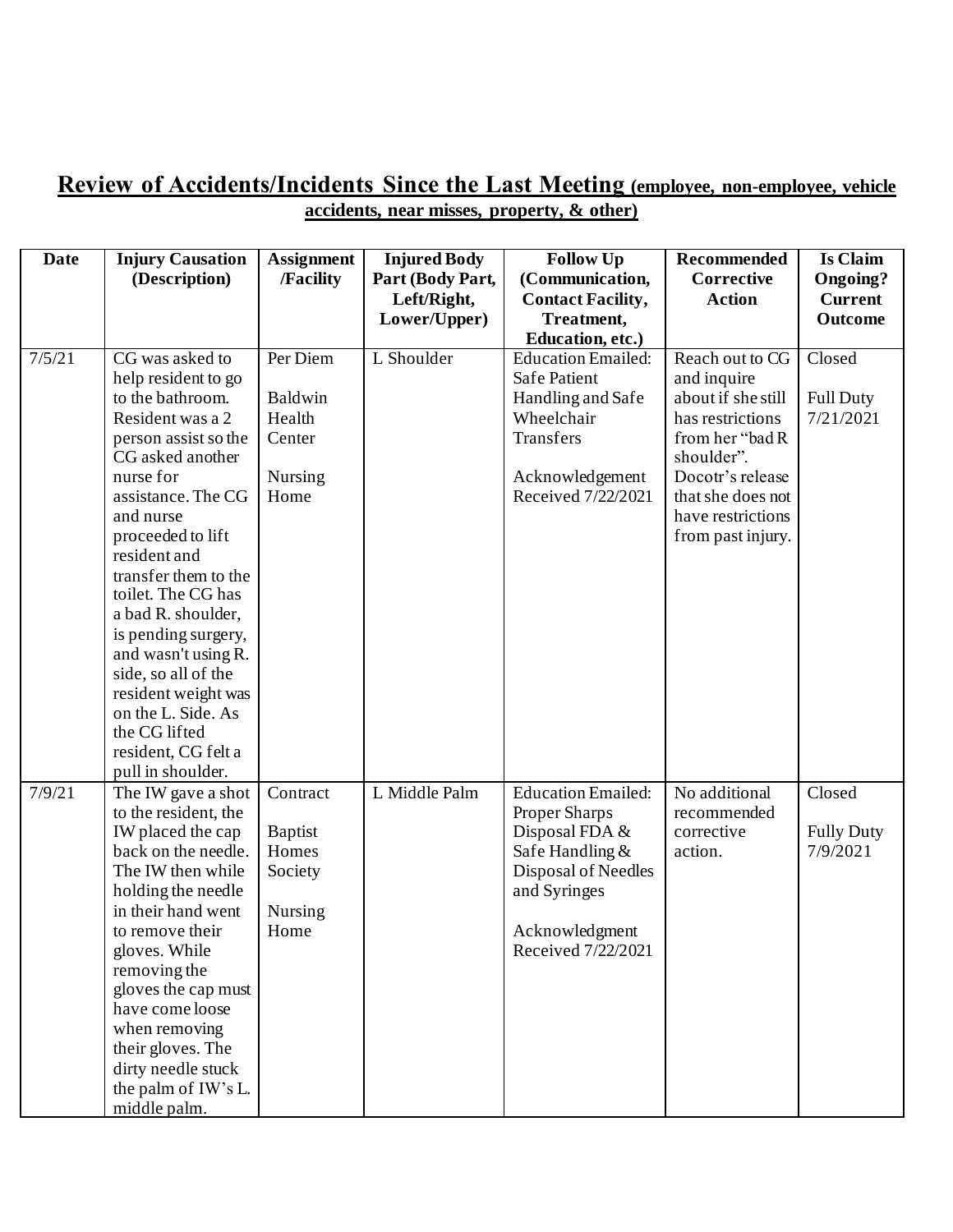| 7/13/21 | IW and nurse's aide<br>were picking up a<br>resident off the<br>floor who had<br>fallen. Both the IW<br>and Nurse's aide<br>used the arm and<br>arm method. While<br>lifting, the residents<br>leg became dead<br>weight. That's<br>when IW felt a<br>sharp pain in her<br>Lower back.                                                                                                 | Contract<br>Manor Care<br>Greentree<br>Nursing<br>Home                                           | L Lower Back                               | <b>Education Emailed:</b><br>How To Help<br>Elderly Get Up<br>From Floor After a<br>Fall                                                               | If patient falls,<br>employee<br>should never<br>manually lift<br>them. Education<br>outlines using a<br>lift or using<br>sheet to lift<br>patient.                                                                                                               | Closed<br>Signed<br>Refusal of<br>Treatment<br>7/15/2021 |
|---------|----------------------------------------------------------------------------------------------------------------------------------------------------------------------------------------------------------------------------------------------------------------------------------------------------------------------------------------------------------------------------------------|--------------------------------------------------------------------------------------------------|--------------------------------------------|--------------------------------------------------------------------------------------------------------------------------------------------------------|-------------------------------------------------------------------------------------------------------------------------------------------------------------------------------------------------------------------------------------------------------------------|----------------------------------------------------------|
| 7/14/21 | Patient's colostomy<br>bags were being<br>changed and IW<br>was holding<br>patient's hands to<br>keep him from<br>striking anyone for<br>approx.15 min. Due<br>to the amount pain<br>patient was in,<br>patient gripped<br>IW's hands really<br>tight and would not<br>let go. Once<br>released IW's R<br>hand was<br>throbbing, turned<br>red and<br>immediately started<br>swelling. | Contract<br>Colonel<br><b>Robert State</b><br>Veterans<br>Home<br>Assisted<br>Living<br>Facility | R Hand                                     | <b>Education Emailed:</b><br>The Art of De-<br><b>Escalation</b> in<br>Managing<br><b>Aggressive Patients</b><br>Acknowledgement<br>Received 7/14/2021 | If possible,<br>facility to use<br>mitts on patient<br>in pain to<br>prevent<br>escalation/striki<br>ng etc.                                                                                                                                                      | Closed<br><b>Full Duty</b><br>Release<br>7/15/2021       |
| 7/14/21 | IW and another<br>aide were changing<br>a geriatric resident.<br>Aide rolled resident<br>on to their side. IW<br>went to remove<br>brief from under<br>resident. Resident<br>was still partially<br>laying on brief. IW<br>pulled on brief.<br>Brief ripped and<br>caregiver flew back<br>into hoyer lift and<br>immediately felt a<br>shooting pain.                                  | Contract<br>Wesbury<br>United<br>Methodist<br>Retirement<br>Community<br>Retirement<br>Home      | L Side of Arm,<br>Shoulder, Neck<br>& Back | <b>Education Emailed:</b><br>Preventing Back<br>Injuries in Health<br><b>Care Settings</b><br>Acknowledgement<br>Received 7/22/2021                    | IW should not<br>have pulled brief<br>$-$ if IW pulled so<br>hard as to fall<br>backwards, they<br>could have<br>actually caused<br>laceration to the<br>skin. They<br>should have<br>repositioned the<br>patient before<br>continuing to try<br>to remove brief. | Open<br>Restrictions<br>next follow<br>up 8/5/2021       |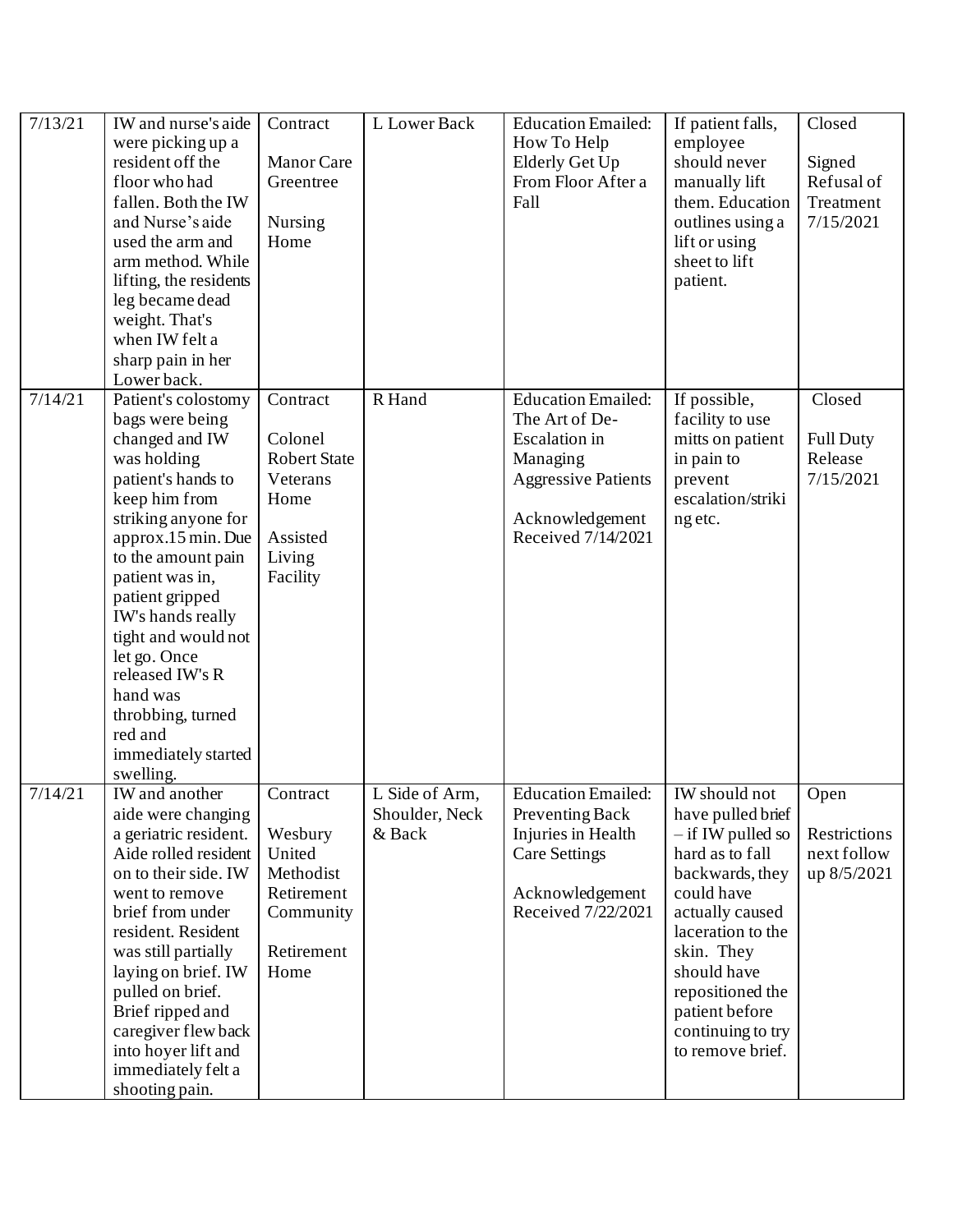| 7/16/21 | The IW was caring<br>for a patient with<br>dementia. The<br>patient was laying<br>in bed while the IW<br>was performing<br>care the patient<br>kicked the IW in<br>the face. The<br>patient was known<br>to act combative<br>but had been<br>unaware of possible<br>kicking.                                                                                                                                                                                                                                                | Contract<br>Baldwin<br>Health<br>Center<br>Nursing<br>Home               | Nose & L Eye                | <b>Emailed Education:</b><br><b>Combative Patient</b>                | If IW already<br>knew the patient<br>was combative,<br>the IW should<br>not have put<br>themselves in<br>direct path of<br>patient's limbs.                                                                       | On Going<br>Must Follow<br>Up w/<br>ophthalmolo<br>gy     |
|---------|-----------------------------------------------------------------------------------------------------------------------------------------------------------------------------------------------------------------------------------------------------------------------------------------------------------------------------------------------------------------------------------------------------------------------------------------------------------------------------------------------------------------------------|--------------------------------------------------------------------------|-----------------------------|----------------------------------------------------------------------|-------------------------------------------------------------------------------------------------------------------------------------------------------------------------------------------------------------------|-----------------------------------------------------------|
| 7/18/21 | The IW was putting<br>a resident in a sit to<br>stand w/ another<br>aide who was<br>securing the<br>resident to the bed.<br>The IW leaned<br>across to fasten the<br>belt to machine and<br>heard a crack and<br>pain.                                                                                                                                                                                                                                                                                                      | Contract<br>Autumn<br>Care of<br>Statesville<br>Saber<br>Nursing<br>Home | Right Side &<br><b>Ribs</b> | HR Dept to reach<br>out to Heidi for<br>education<br>recommendations | If you have two<br>aides/employees<br>working with<br>patient, why is<br>IW reaching<br>across patient,<br>as opposed to<br>having other<br>employee fasten<br>belt on other<br>side.                             | On Going<br><b>Restrictions</b><br>Follow Up<br>7/29/2021 |
| 7/21/21 | The IW was<br>moving a resident<br>in a Hoyer lift from<br>the bed to their<br>electric wheelchair.<br>The resident was<br>placed in the chair,<br>the IW bent down<br>to adjust their leg<br>when the chair<br>began to move<br>forward. The<br>residents chair<br>knocked the IW<br>over and the wheels<br>ran over their legs<br>and stayed on top<br>of them. The other<br>aide in the room<br>made several<br>attempts to power<br>the chair back on<br>before being able to<br>reverse and move it<br>off their legs. | Contract<br>Powell<br>Place<br>Retirement<br>Community                   | R & L Lower<br>Leg          | HR Dept to reach<br>out to Heidi for<br>education<br>recommendations | Never put a<br>patient in a<br>powered-on<br>wheelchair.<br>Powered<br>wheelchair<br>should be turned<br>off. If the<br>wheelchair is<br>powered on, you<br>also risk the<br>patient falling<br>out of the chair. | Closed<br><b>Full Duty</b><br>Release<br>7/23/2021        |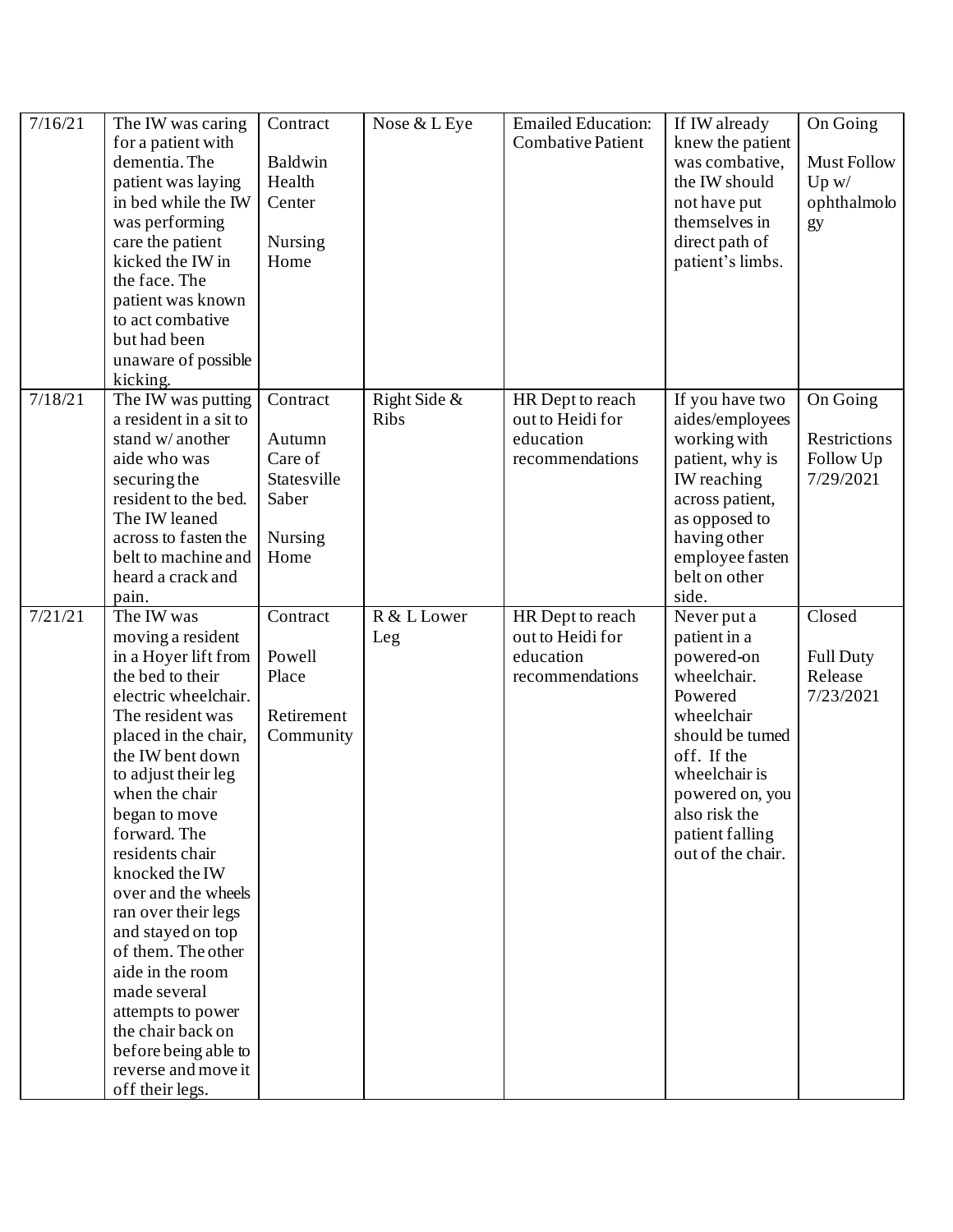# **Status / Progress of Uncompleted Old Business**

| <b>Old Business Item:</b>                                                     | <b>Updates:</b>         |
|-------------------------------------------------------------------------------|-------------------------|
| <b>Recommendations for Turning</b><br>Patients with Orthopedic<br>Impairments | Uploaded to DNA Website |
|                                                                               |                         |

## **New Business (Round Table Discussion)**

| <b>Committee Member</b><br>Name: | <b>Topic / Hazard Identified:</b>                                       | <b>Responsibility Assigned To Whom &amp;</b><br><b>Action To Be Taken:</b> |
|----------------------------------|-------------------------------------------------------------------------|----------------------------------------------------------------------------|
| Group                            | Discuss new incidents                                                   |                                                                            |
| Group                            | Article on: "7 Tips Nurses Should Know<br>About Safe Patient Handling " |                                                                            |
| Group                            | <b>Update on Goals</b>                                                  |                                                                            |
|                                  |                                                                         |                                                                            |

# **Status/Progress on Committee Goals**

| Goal: | <b>Updates/Action to be taken:</b> |
|-------|------------------------------------|
|       |                                    |
|       |                                    |